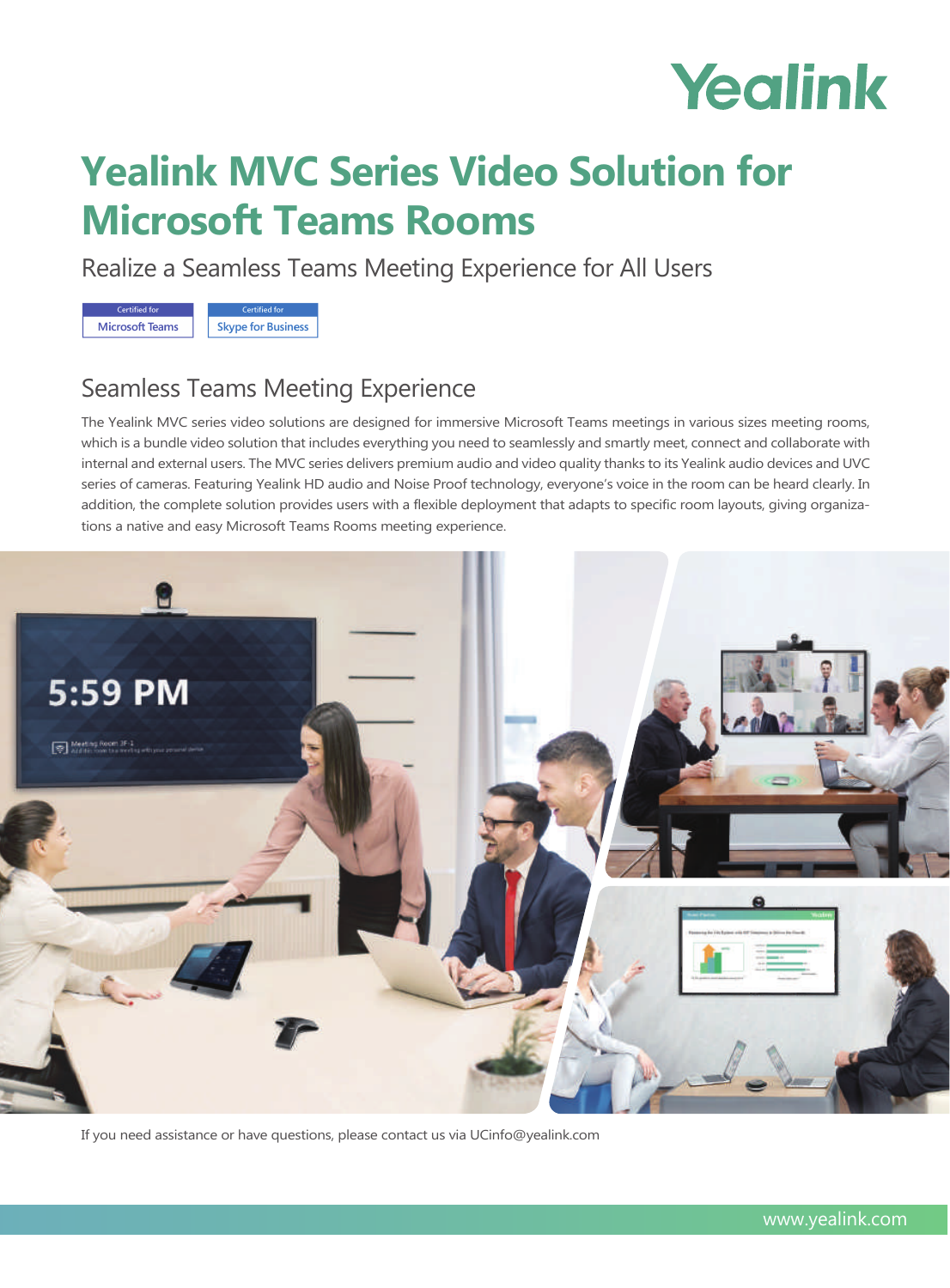### Easy to Start and Manage Meetings

The meeting console's eight-inch touch-control display features multiple management tools with a familiar Microsoft Teams interface, providing users with an easy meeting management experience and lower learning costs. For MVC800 and MVC500, the tailored plug-in software allows users to control the PTZ (pan, tilt, zoom) of the camera directly from the touchscreen. While MVC300, user can even get rid of doing camera PTZ remote control as the camera features auto framing. Additionally, the console includes an embedded Human Motion Sensor to activate automatically when human motion is detected, users can start a meeting with just one touch.



### Premium Audio and Video Meeting Experience

In the MVC500 and MVC800 packages, the audio devices provide users a great audio experience thanks to the HD audio quality, Yealink noise proof technology and wide voice pick up range, the wireless microphone solution even provides a cable-free communication experience. The CP900 speakerphone in MVC300 package features wideband audio, HD voice and six-microphone beamforming for a premium full-duplex experience, make users easier to be heard and involved in the meeting. For various room sizes, the MVC series equipped with different UVC series cameras. For small to large meeting rooms, MVC500 and MVC800 package have the optical PTZ camera UVC 80 and UVC50 offer a wide field of view and the adjustable PTZ feature enables vivid face-to-face meetings. While the MVC300, ideal for focus and small rooms, its UVC30 camera supports auto framing that users are able to more engaged in the meeting regardless of PTZ control.

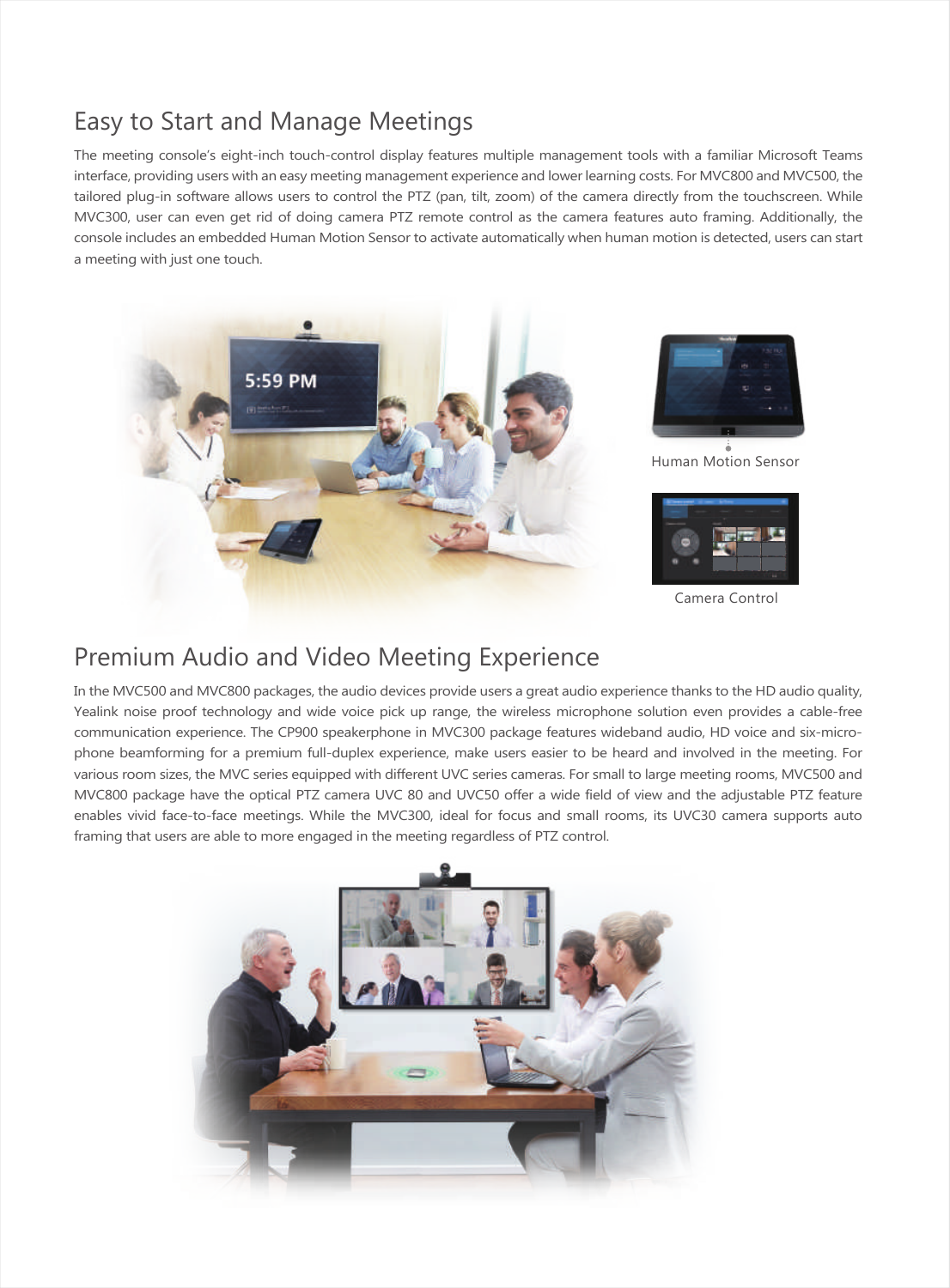### Multiple Options for Instant Content Sharing

The system allows participants to see content in 1080P/30FPS resolution. The Yealink MShare, a content sharing unit with both HDMI and Mini-DP input, it allows users to present content from laptop. Using the Yealink wireless presentation pod WPP20, users are able to do wireless presentation for even more flexibility. Simply plug in the WPP20 to share content with a single click.



### Multiple Deployment Capabilities for Any Room Layout

The Yealink mini-PC box can be placed on the table, fixed to the wall or set on a TV cart for a clutter-free meeting table. The package includes a cable box housing to manage the cables of each component. Every cable has the protection of more than 45N force, ensuring cable security.

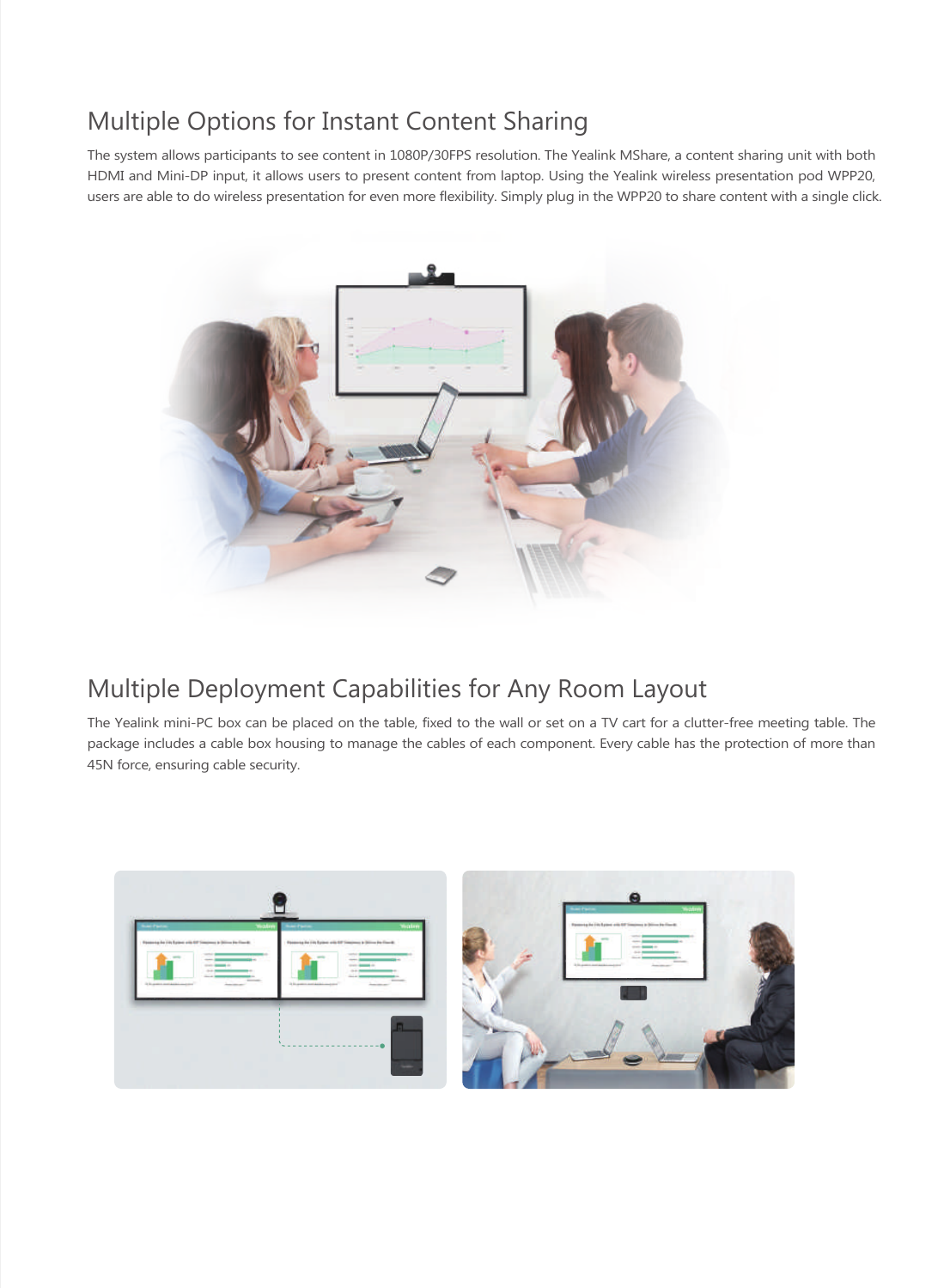### Easily Manage Devices through Yealink Device Management Platform

Thanks to support for the Yealink Device Management Platform/Cloud Service, you can remotely manage, monitor, configure, update and diagnose all Yealink audio and video devices peripherals on this platform.



### Products at a Glance







### For medium and large rooms Yealink MVC800 Room System

MVC800 with 2 mics for medium rooms | MVC800 with 3 mics for large rooms

#### **Key Features:**

 $\blacksquare$ 

The Yealink MVC800 Room System delivers a native Microsoft Teams Rooms meeting experience. Designed for medium and large meeting rooms, Yealink MVC800 Room System is a complete solution contains touch console, content sharing unit, audio and video peripherals, and mini-PC.

Yealink VCM34 Array Microphone has 20ft(6-meter) voice pickup range, featuring Yealink Noise Proof technology, everyone's voice in the room is heard clearly.

With 12x optical zoom and long depth of field, remote party can see the participants at the back of the meeting room clearly without quality loss.

#### **What's included:**

- · Mini-PC
- · MTouch console
- · MShare HDMI ingest
- · UVC80 12X optical camera
- · 2~3 VCM34 array microphone and MSpeaker soundbar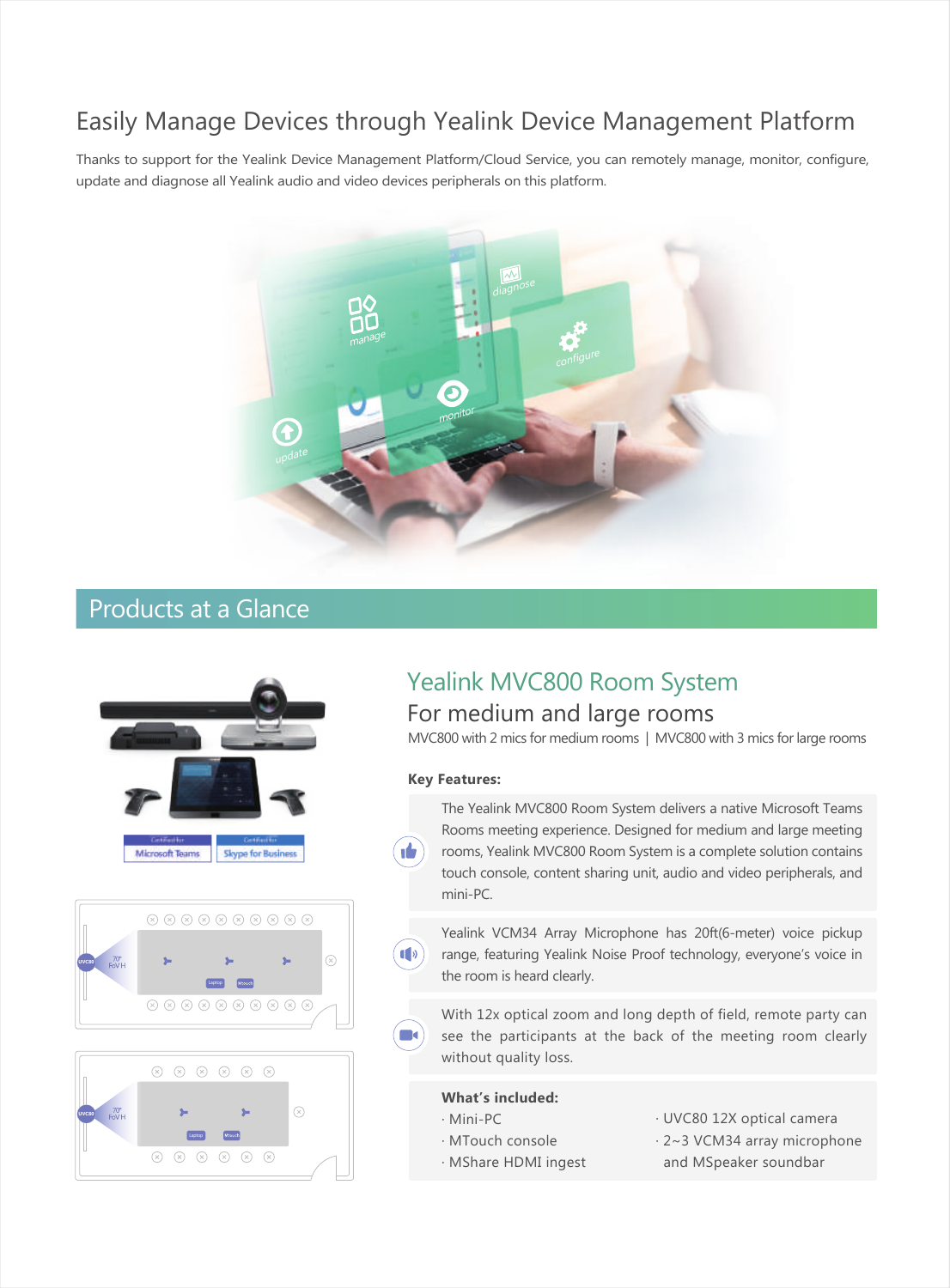





Supported by Microsoft Teams and Skype for Business





### For small rooms Yealink MVC500 Room System

### **Key Features:**

٠é.

 $\left| \mathbf{0} \right|$ 

The Yealink MVC500 Room System delivers a native Microsoft Teams Rooms meeting experience. Designed for small meeting rooms, Yealink MVC500 Room System is a complete solution contains touch console, content sharing unit, audio and video peripherals, and mini-PC.

Yealink CPW90 Wireless Microphone has 10feet(3-meter) voice pickup range of every microphone unit. Come with its DECT technology, up to 50 meters communication distance could be ensured.

Yealink UVC50 optical PTZ camera, thanks to its wide-angle lens, a vivid face-to-face video conference is enabled.

#### **What's included:**

- · Mini-PC
- · MTouch console
- · MShare HDMI ingest
- · UVC50 5X optical camera
- · 2 x CPW90 wireless microphones and MSpeaker soundbar

### For focus and small rooms Yealink MVC300 Room System

#### **Key Features:**

ıĖ

 $\blacksquare$ 

 $\Box$ 

The Yealink MVC300 Room System delivers a native Microsoft Teams Rooms meeting experience. Designed for focus and small meeting rooms, Yealink MVC300 Room System is a complete solution contains touch console, content sharing unit, audio and video peripherals, and mini-PC.

Conbining both microphone and speaker, Yealink speakerphone CP900 offers HD voice and premium full-duplex experience via its built in 6 MEMS microphone arrays and Yealink Noise Proof Technology.

Based on face recognition, Yealink camera UVC30 supports auto framing therefore users are free from PTZ control. Its ultra HD 4K resolution and extra 120° large field of view make a face to face meeting possible.

#### **What's included:**

· MTouch console · MShare HDMI ingest

- · Mini-PC
- · UVC30 Room USB Camera
- · CP900 Speakerphone
- · Windows OS (License included)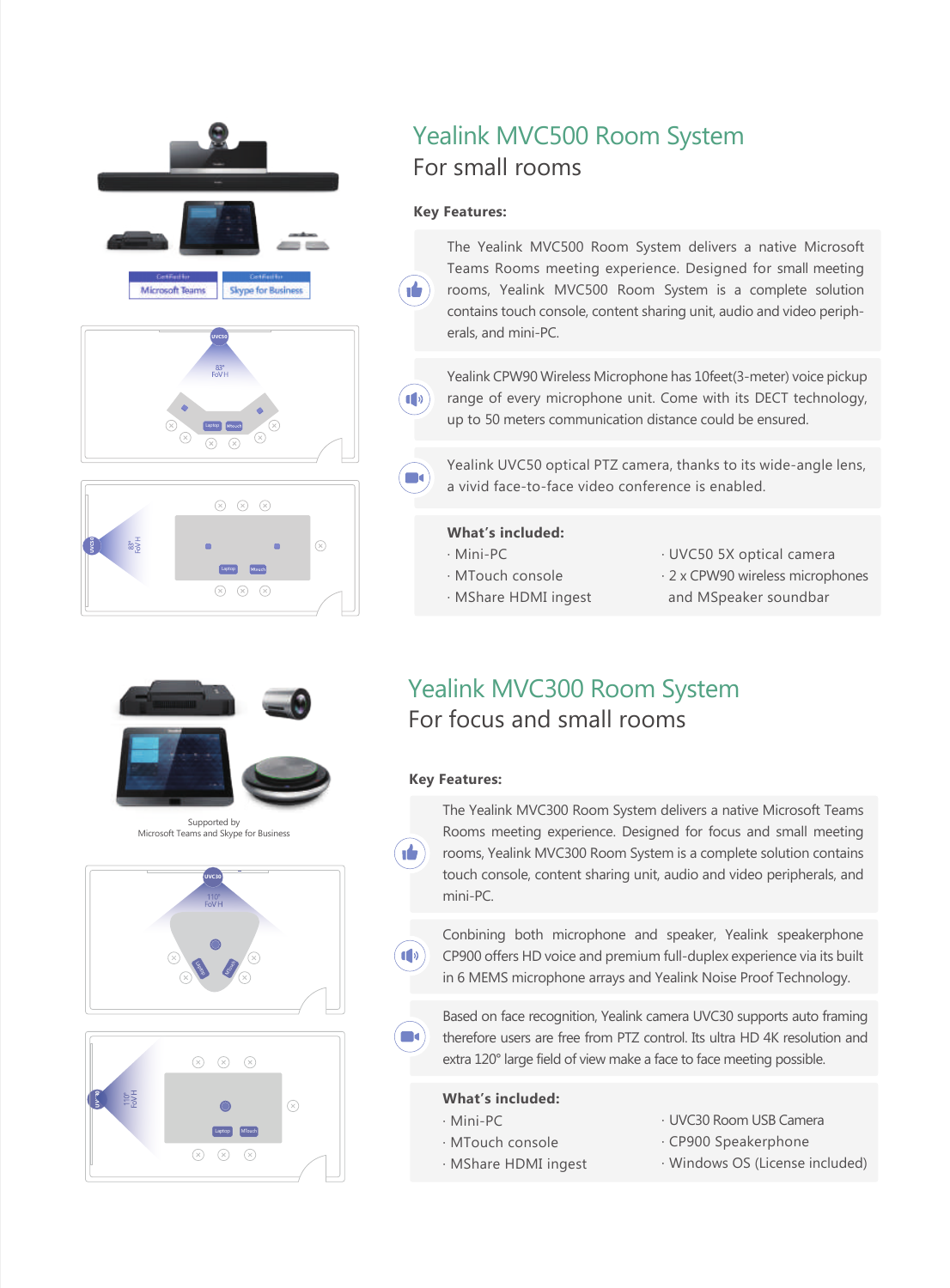| <b>Yealink MVC Series Specification</b> |                                                     |                         |                                                                        |                                                                        |  |
|-----------------------------------------|-----------------------------------------------------|-------------------------|------------------------------------------------------------------------|------------------------------------------------------------------------|--|
| Module                                  | Features                                            |                         | <b>MVC800</b>                                                          | MVC500-Wireless                                                        |  |
|                                         | Picture                                             |                         |                                                                        |                                                                        |  |
|                                         | Target Room Size                                    |                         | Medium and large room                                                  | Small room                                                             |  |
| Components                              | Mini PC-Package                                     |                         | Yealink mini-PC package including<br>computer and cable management box | Yealink mini-PC package including<br>computer and cable management box |  |
|                                         | <b>Touch Console</b>                                |                         | Yealink MTouch                                                         | Yealink MTouch                                                         |  |
|                                         | <b>HDMI</b> Ingest                                  |                         | Yealink MShare                                                         | <b>Yealink MShare</b>                                                  |  |
|                                         | <b>USB Camera</b>                                   |                         | Yealink UVC80 12x optical PTZ camera                                   | Yealink UVC50 5x optical PTZ camera                                    |  |
|                                         | Audio                                               |                         | 2x VCM34 array mic+<br>MSpeaker soundbar                               | 2x CPW90 wireless mic +<br>MSpeaker soundbar                           |  |
|                                         | <b>CPU</b>                                          |                         | Intel® 7th-gen Core™ i5                                                | Intel® 7th-gen Core™ i5                                                |  |
|                                         | Memory                                              |                         | 8GB (2*4GB) DDR4                                                       | 8GB (2*4GB) DDR4                                                       |  |
| Mini-PC Package                         | Storage                                             |                         | 128GB SSD                                                              | 128GB SSD                                                              |  |
|                                         | Video Output                                        |                         | 2x HDMI                                                                | 2x HDMI                                                                |  |
|                                         | <b>USB</b>                                          |                         | 4x USB3.0                                                              | 4x USB3.0                                                              |  |
|                                         | Cable Management                                    |                         | $\sqrt{}$                                                              | $\sqrt{}$                                                              |  |
|                                         | <b>UVC Protocol</b>                                 |                         | <b>UVC 1.1</b>                                                         | <b>UVC 1.1</b>                                                         |  |
|                                         | Zoom                                                |                         | 12x optical                                                            | 5x optical                                                             |  |
|                                         | Resolution / Frame Rate                             |                         | 1080P / 60FPS                                                          | 1080P / 60FPS                                                          |  |
|                                         |                                                     | Field of View(diagonal) | $78.5^\circ$                                                           | $91^\circ$                                                             |  |
| Camera Features                         | Pan/Tilt range                                      |                         | 200°/60°                                                               | $60^{\circ}/40^{\circ}$                                                |  |
|                                         |                                                     |                         | X                                                                      | X                                                                      |  |
|                                         | Auto Framing                                        |                         |                                                                        |                                                                        |  |
|                                         | <b>WDR</b>                                          |                         | X                                                                      | $\times$                                                               |  |
|                                         | Audio Ports                                         |                         | 1x Yealink Microphone port +<br>1x Line-in & 1x Line-out ports         | 1x Yealink Microphone port +<br>1x Line-in & 1x Line-out ports         |  |
|                                         | Power Adapter                                       |                         | AC 100~240V input and<br>DC 48V/0.7A Output                            | AC 100~240V input and<br>DC 48V/0.7A Output                            |  |
|                                         |                                                     | Frequent response       | 60 Hz - 20K Hz                                                         | 60 Hz - 20K Hz                                                         |  |
|                                         | Speaker RMS                                         |                         | $10W*4$                                                                | $10W*4$                                                                |  |
|                                         |                                                     | <b>THD</b>              | 1.00%                                                                  | 1.00%                                                                  |  |
| Audio Features                          |                                                     |                         | 2x VCM34 array mic for medium<br>3x VCM34 array mic for large          | 2x CPW90 wireless mic                                                  |  |
|                                         |                                                     |                         | Built-in 3-mic array                                                   | DECT technology, up to 50 meters distance                              |  |
|                                         | Microphone                                          |                         | 20ft(6meter) voice pickup range                                        | 10ft(3meter) voice pickup range of<br>every microphone unit            |  |
|                                         |                                                     |                         | Cascade connection up to 4 units                                       | Supports up to 4 wireless microphone units                             |  |
|                                         | Screen Size                                         |                         | 8 inches IPS screen                                                    | 8 inches IPS screen                                                    |  |
|                                         | Resolution                                          |                         | 1280 x 800                                                             | 1280 x 800                                                             |  |
| <b>Touch Console</b>                    | <b>Bracket</b>                                      |                         | Adjustable 23° ~ 50°                                                   | Adjustable 23° ~ 50°                                                   |  |
|                                         |                                                     | Human Motion Sensor     | $\sqrt{}$                                                              | $\sqrt{}$                                                              |  |
|                                         | 3.5mm Audio Port                                    |                         | $\sqrt{}$                                                              | $\sqrt{}$                                                              |  |
|                                         | Resolution / Frame rate                             |                         | 1080P / 30FPS                                                          | 1080P / 30FPS                                                          |  |
| Presentation                            | Video Input                                         |                         | HDMI & Mini-DP                                                         | HDMI & Mini-DP                                                         |  |
|                                         | Wireless content sharing                            |                         | $\sqrt{}$                                                              | $\sqrt{}$                                                              |  |
|                                         | Built-in Wi-Fi AP                                   |                         | $\sqrt{}$                                                              | $\sqrt{}$                                                              |  |
| Preload                                 | Operating System                                    |                         | Windows 10 IoT Enterprise OS & License                                 | Windows 10 IoT Enterprise OS & License                                 |  |
|                                         | Microsoft Teams Rooms App                           |                         | $\sqrt{}$                                                              | $\sqrt{}$                                                              |  |
|                                         | Yealink Camera Control Plug-in                      |                         | $\sqrt{}$                                                              | $\sqrt{}$                                                              |  |
|                                         | Windows Update                                      |                         | $\sqrt{}$                                                              | $\sqrt{}$                                                              |  |
| Device Management                       | Yealink Device Management<br>Platform/Cloud Service |                         | $\sqrt{}$                                                              | $\sqrt{}$                                                              |  |
|                                         | Microsoft SCCM                                      |                         | $\sqrt{}$                                                              | $\sqrt{}$                                                              |  |
|                                         | Microsoft Intune                                    |                         | $\sqrt{}$                                                              | $\sqrt{}$                                                              |  |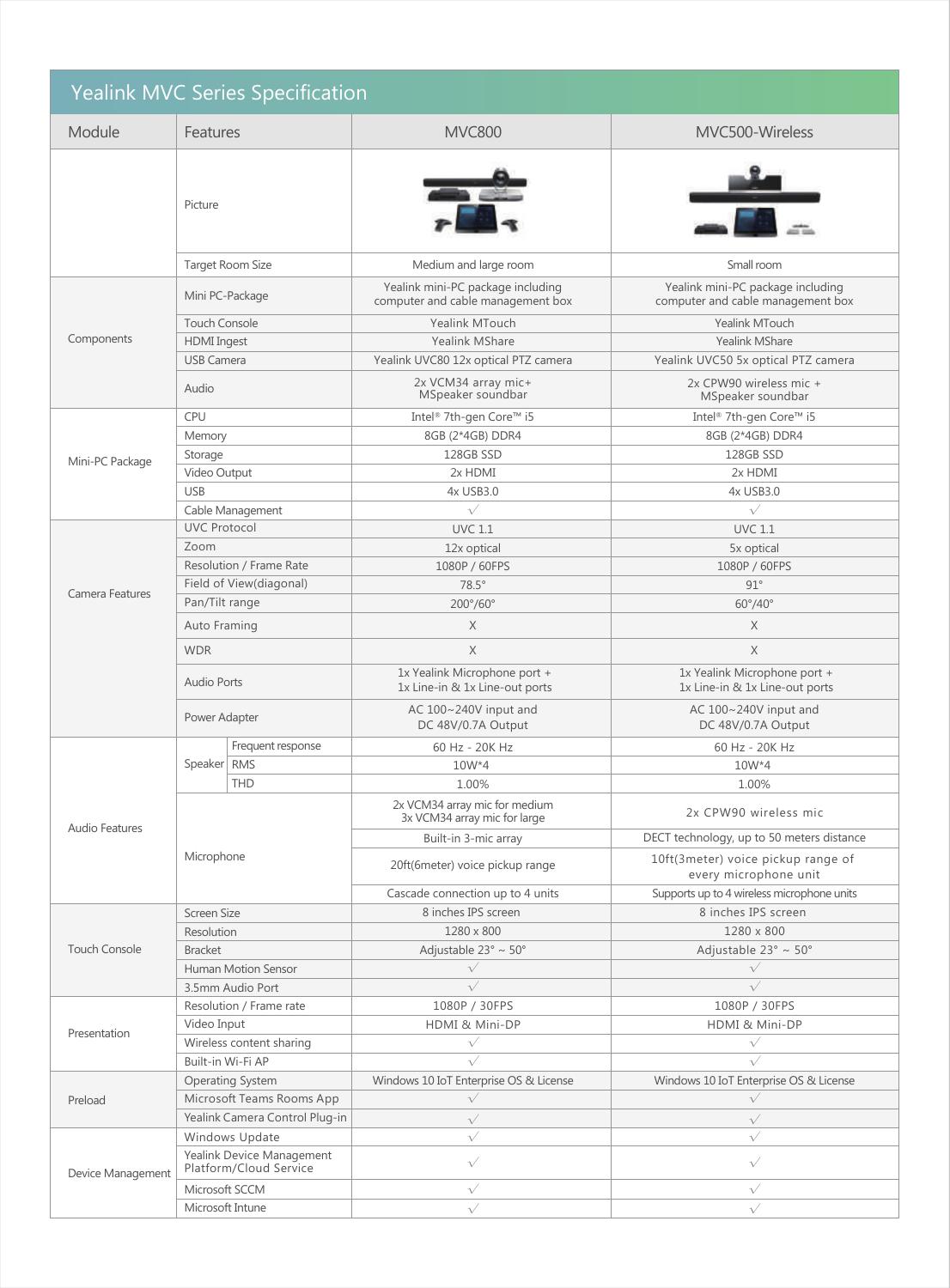| <b>Yealink MVC Series Specification</b> |                                                     |                                                                        |                                                                        |  |  |
|-----------------------------------------|-----------------------------------------------------|------------------------------------------------------------------------|------------------------------------------------------------------------|--|--|
| Module                                  | Features                                            | MVC500-Wired                                                           | <b>MVC300</b>                                                          |  |  |
|                                         | Picture                                             |                                                                        |                                                                        |  |  |
|                                         | Target Room Size                                    | Small room                                                             | Focus and small Room                                                   |  |  |
| Components                              | Mini PC-Package                                     | Yealink mini-PC package including<br>computer and cable management box | Yealink mini-PC package<br>including computer and cable management box |  |  |
|                                         | <b>Touch Console</b>                                | Yealink MTouch                                                         | Yealink MTouch                                                         |  |  |
|                                         | <b>HDMI</b> Ingest                                  | Yealink MShare                                                         | Yealink MShare                                                         |  |  |
|                                         | <b>USB Camera</b>                                   | Yealink UVC50 5x optical PTZ camera                                    | Yealink UVC30 Room USB Camera                                          |  |  |
|                                         | Audio                                               | 1x VCM34 array mic +<br>MSpeaker soundbar                              | Yealink CP900 speakerphone                                             |  |  |
|                                         | CPU                                                 | Intel® 7th-gen Core™ i5                                                | Intel® 7th-gen Core™ i5                                                |  |  |
|                                         | Memory                                              | 8GB (2*4GB) DDR4                                                       | 8GB (2*4GB)                                                            |  |  |
| Mini-PC Package                         | Storage                                             | 128GB SSD                                                              | 128GB SSD                                                              |  |  |
|                                         | Video Output                                        | 2x HDMI                                                                | 2x HDMI                                                                |  |  |
|                                         | <b>USB</b>                                          | 4x USB3.0                                                              | 4x USB3.0                                                              |  |  |
|                                         | Cable Management                                    | $\sqrt{}$                                                              | $\sqrt{}$                                                              |  |  |
|                                         | <b>UVC Protocol</b>                                 | <b>UVC 1.1</b>                                                         | <b>UVC 1.1</b>                                                         |  |  |
|                                         | Zoom                                                | 5x optical                                                             | 3x digital                                                             |  |  |
|                                         | Resolution / Frame Rate                             | 1080P / 60FPS                                                          | 4K / 30FPS                                                             |  |  |
|                                         | Field of View(diagonal)                             | $91^\circ$                                                             | 120 <sup>o</sup>                                                       |  |  |
| Camera Features                         | Pan/Tilt range                                      | $60^{\circ}/40^{\circ}$                                                | <b>EPTZ</b>                                                            |  |  |
|                                         |                                                     | X                                                                      | $\sqrt{}$                                                              |  |  |
|                                         | Auto Framing                                        |                                                                        |                                                                        |  |  |
|                                         | <b>WDR</b>                                          | $\times$                                                               | $\sqrt{}$                                                              |  |  |
|                                         | <b>Audio Ports</b>                                  | 1x Yealink Microphone port +<br>1x Line-in & 1x Line-out ports         | <b>NA</b>                                                              |  |  |
|                                         | Power Adapter                                       | AC 100~240V input and<br>DC 48V/0.7A Output                            | <b>NA</b>                                                              |  |  |
|                                         | Frequent response                                   | 60 Hz - 20K Hz                                                         | 115 Hz -16 KHz                                                         |  |  |
|                                         | Speaker RMS                                         | 10W*4                                                                  | 3W                                                                     |  |  |
|                                         | <b>THD</b>                                          | 1.00%                                                                  | 1.00%                                                                  |  |  |
| Audio Features                          |                                                     | 1x VCM34 array mic                                                     | 1x CP900 Speakerphone                                                  |  |  |
|                                         |                                                     | Built-in 3-mic array                                                   | 6 MEMS microphones array                                               |  |  |
|                                         | Microphone                                          | 20ft(6meter) voice pickup range                                        | 6.5 ft (2-meter ) voice pickup range                                   |  |  |
|                                         |                                                     | Cascade connection up to 4 units                                       | Frequency range: 115 Hz - 7 KHz                                        |  |  |
|                                         | Screen Size                                         | 8 inches IPS screen                                                    | 8 inches IPS screen                                                    |  |  |
|                                         | Resolution                                          | 1280 x 800                                                             | 1280 x 800                                                             |  |  |
| <b>Touch Console</b>                    | <b>Bracket</b>                                      | Adjustable 23° ~ 50°                                                   | Adjustable 23° ~ 50°                                                   |  |  |
|                                         | <b>Human Motion Sensor</b>                          | $\sqrt{}$                                                              | $\sqrt{}$                                                              |  |  |
|                                         | 3.5mm Audio Port                                    | $\sqrt{}$                                                              | $\sqrt{}$                                                              |  |  |
| Presentation                            | Resolution / Frame rate                             | 1080P / 30FPS                                                          | 1080P / 30FPS                                                          |  |  |
|                                         | Video Input                                         | HDMI & Mini-DP                                                         | HDMI & Mini-DP                                                         |  |  |
|                                         | Wireless content sharing                            | $\sqrt{}$                                                              | $\sqrt{}$                                                              |  |  |
|                                         | Built-in Wi-Fi AP                                   | $\sqrt{}$                                                              | $\sqrt{}$                                                              |  |  |
| Preload                                 | <b>Operating System</b>                             | Windows 10 IoT Enterprise OS & License                                 | Windows 10 IoT Enterprise OS & License                                 |  |  |
|                                         | Microsoft Teams Rooms App                           | $\sqrt{}$                                                              | $\sqrt{}$                                                              |  |  |
|                                         | Yealink Camera Control Plug-in                      | $\sqrt{}$                                                              | $\sqrt{}$                                                              |  |  |
|                                         | Windows Update                                      | $\sqrt{}$                                                              | $\sqrt{}$                                                              |  |  |
| Device Management                       | Yealink Device Management<br>Platform/Cloud Service | $\sqrt{}$                                                              | $\sqrt{}$                                                              |  |  |
|                                         | Microsoft SCCM                                      | $\sqrt{}$                                                              | $\sqrt{}$                                                              |  |  |
|                                         | Microsoft Intune                                    | $\sqrt{}$                                                              | $\sqrt{}$                                                              |  |  |